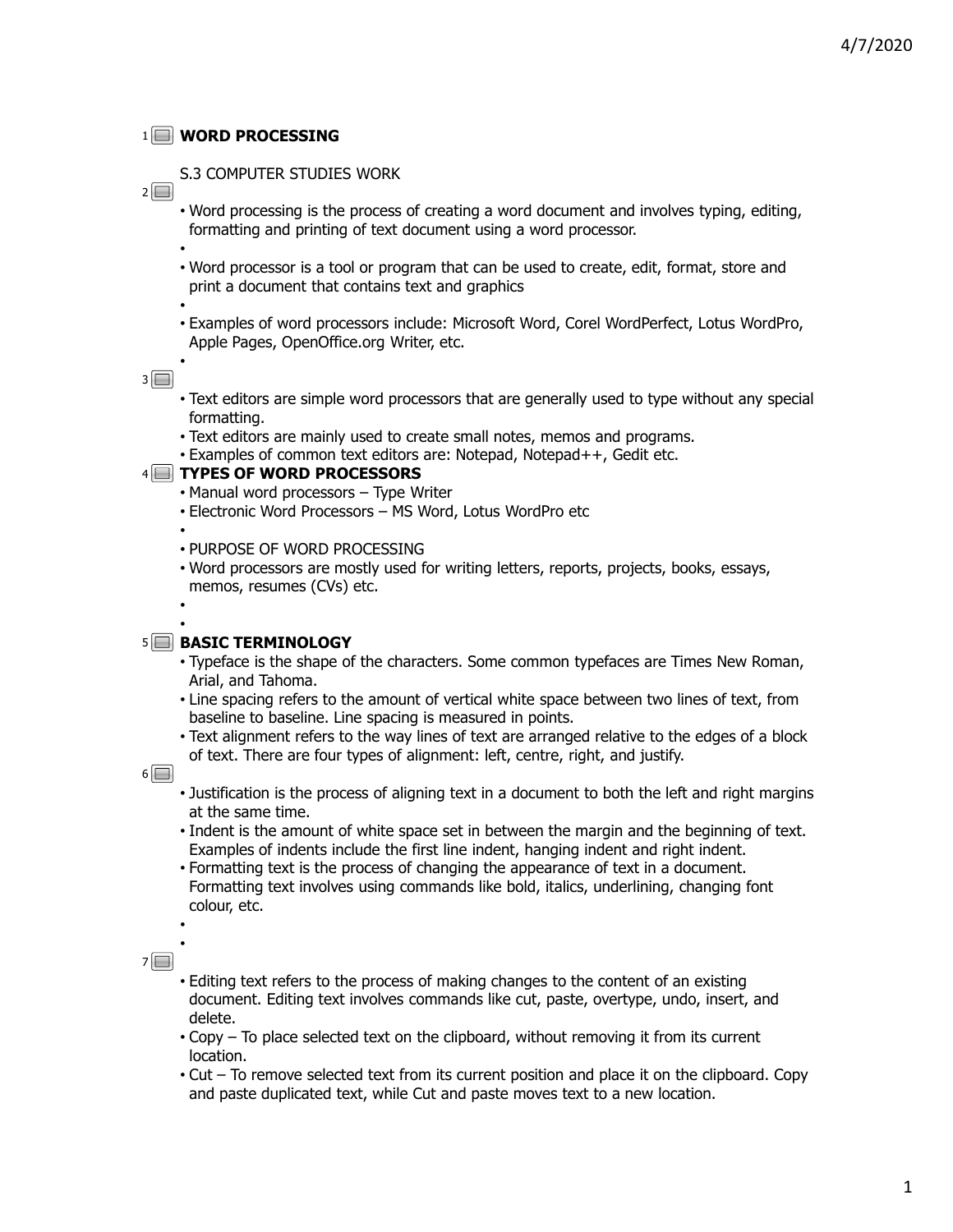# $8\Box$

•

- The clipboard is an area of memory in which you can store copied or cut text, graphics or any other items temporarily before being pasted into other locations.
- The paste special feature helps to avoid pasting text with all its formatting. The paste special feature provides more control over what to paste.
- Header- The header refers to text that appears in the top margin of all pages in a document.
- Footer The footer refers to text that appears in the bottom margin of all pages in a document. •

 $9\Box$ 

•

•

•

- Ruler You can use the ruler to set the indent, margin and tab markers. Avoid using the space bar to align text!
- Tabs Stops– tab stops are places where text can be made to line up. You can set a tab stop by clicking on the ruler bar at the desired position.
- Hard Copy– A copy of a document printed out on physical paper.
- Soft Copy– A copy of a document that is stored on a disk or other computer storage device.

 $10$ 

- Overtype Mode– Also called overwrite mode, causes any characters you type to replace ("overtype") the characters at the cursor. You can switch between overtype mode and insert mode by pressing the insert key.
- Paragraph The text between one paragraph break and the next. A paragraph break is inserted by pressing Enter key.
- Save To write the document's current state from RAM to a storage device.
- Proofreading is the process of reviewing a document to ensure the accuracy of its content. Proof reading tools include spelling and grammar check (F7), thesaurus, etc. •

# **OTHER DEFINITIONS OF TERMINOLOGIES** 11

- Page orientation is the layout of a page in which a rectangular page is oriented for normal viewing.
- Type of orientation
- Portrait is the layout of a page in which the height of a page is greater than the width
- Landscape is the layout of a page where the width is greater than the height

 $12$ 

- Paragraph spacing. This determines the amount of space above or below a paragraph.
- Formatting a document. Is the process of improving on the appearance of a document involving formatting text, setting margins, borders and shading, page layout, paper size and orientation
- Tab stops. Are places where text can be made to line up. You can use the ruler to set manual tab stops at the left side, middle, and right side of your document.

#### $13\Box$

- Format painter copies formatting from one place, which can be applied to another place
- Document views. These include; Normal view, which shows formatting such as; line spacing, font, point size, italics, etc. Web layout view enables you to view your document as it would appear in a browser. Print layout view shows the document as it will look when it is printed. Reading layout formats your screen to make reading your document more comfortable. Outline view, displays the document in outline form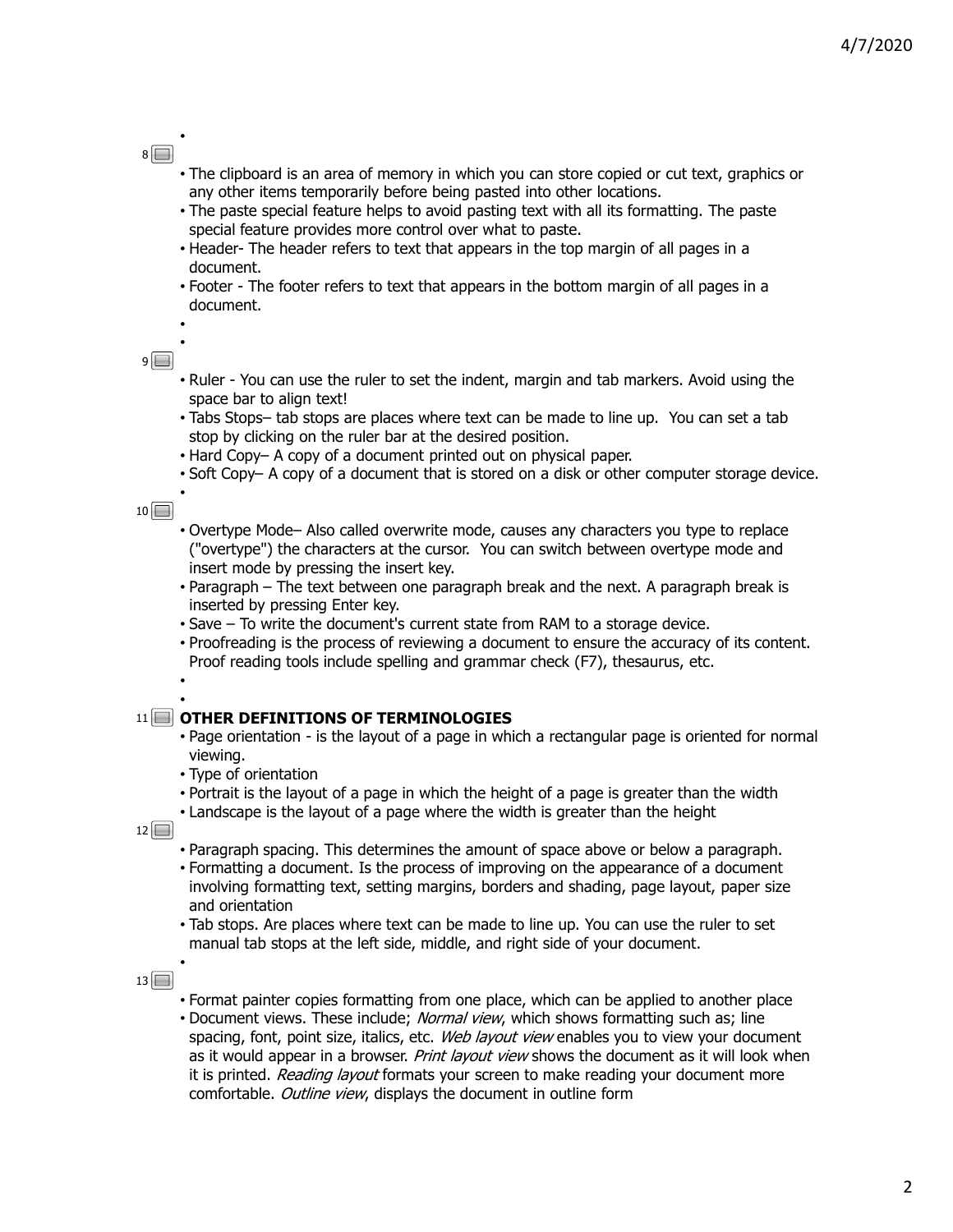# $14\Box$

•

- Blocking or highlighting text. Is the selecting of text to make it ready for manipulation and modification
- Sorting. Is the arranging of a list of text say paragraphs, lines, words, etc, in either Ascending or Descending order Alphabetically
- $\cdot$  A superscript. Is a word processing tool that places text above another, e.g.  $X^2$
- A subscript. Is a word processing tool that places text below another, e.g.  $X_2$

#### $15$

- Borders and shadings. This involves enclosing text or objects in a frame and a decoration or painting.
- Page break. This is used to terminate a page prematurely or by force.
- Gutter margin. A gutter margin setting adds extra space to the side margin or top margin of a document that you plan to bind. A gutter margin helps to ensure that text is not hidden by the binding.
- Page margins. Are the blank spaces around the edges of the page. Text & graphics are inserted in the printable area between margins. However, headers, footers and page numbers can be inserted in the margins •

# $16$

•

- Print preview
- It is a feature in an application program that enables users to have a view in their document the way it would look if printed.

• 2) What is the difference between cut –paste and copy-paste

- Cut and paste collects and remove part of the document from one location to another without leaving the original text in place.
- Copy-paste duplicates the original part of the document in place

#### 17 COMMON FEATURES OF WORD PROCESSING APPLICATIONS

- Word Wrap: is a feature allows a user to type continuously without pressing the enter key at the end of the end of the line.
- Text wrap. Is a facility allowing text to surround embedded features such as pictures, tables, etc.
- Find: allows the user to locate all occurrences of a particular character, word or phrase.
- Replace: allows the user to substitute existing characters, words or phrases with the new ones. •

 $18$ 

- Spell checker: allows the user to check spellings of the whole document at one time or to check and even correct the spelling of individual words as they are typed (Autocorrect)
- Grammar checker: this reports grammatical errors, usually by a wavy green line, and suggests ways to correct them.
- Thesaurus: suggests alternative words with the same meaning (synonyms) for use in the document.
- Mail Merge: This is feature used to create similar letters to be sent to several people. The names and addresses of each person can be merged with one single main document. •

- Automatic page numbering: numbers the pages automatically in a document
- Tables: allow users to organize information into rows and columns.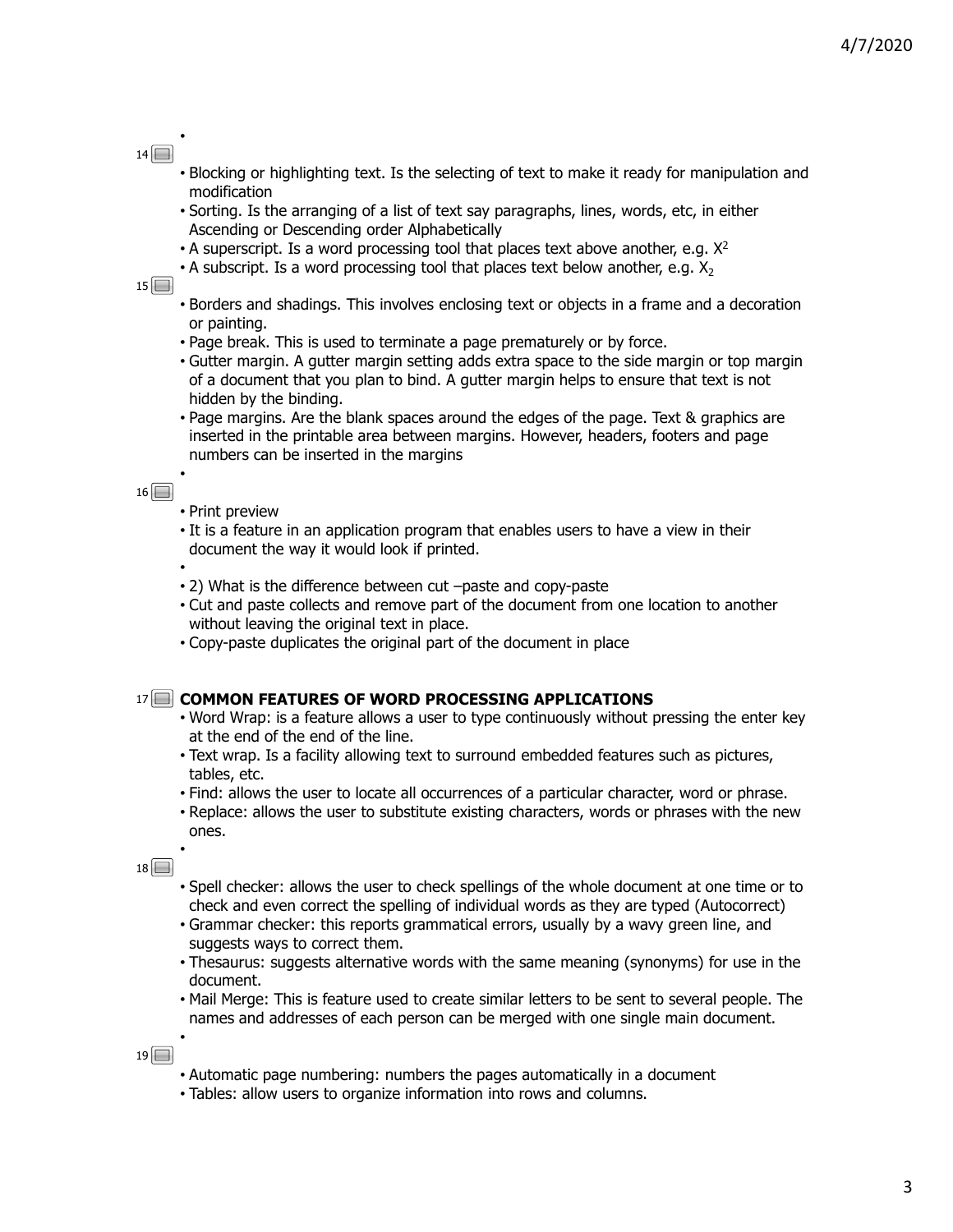- Multi-columns: arranges text into two or more columns that look similar to newspaper or magazine
- Drop cap Formats the first letter in paragraph to be dropped across two or more lines.  $20$ 
	- Clipart:, refers to pre-made images about various subjects used to illustrate concepts in documents.
	- Templates: establish the initial document layouts and formats for various document types.
	- Printing: allows a user to obtain a hard copy of a document from the printer.
	- Word Count: Establishes the number of words, characters, paragraphs, etc. in a document.
	- Headers and Footers: Used to insert text in the top and bottom margin through the document.
	- Footnotes and Endnotes are used as references that provide additional information about a word or phrase within a document.
	- Insert and Delete allows a user to add and remove portions of text while editing document. •

# **COMMON PARTS OF A WORD PROCESSOR** 21

- Title bar—indicates the task currently running. On the right hand side of the title are the minimize, restore/minimize and close buttons
- Menu bar—provides the user with a group of commands that are used to manipulate the document
- Tool bars—consist of sets of command buttons for quick execution of frequently used groups of commands.
- Document window—this is the working area where the document is created
- Status bar—Displays information that the user may need to know such as the current position of the insertion point, progress, edit mode, etc. •

**ADVANTAGES OF ELECTRONIC WORD PROCESSOR OVER TYPE WRITERS** 22

- Word processors can save softcopies for future use while with a type writer; a document has to be fully retyped if needed again.
- During typing with a word processor, it is possible to undo a mistake, while any error made with a type writer is immediately impacted on the printout.
- A type writer prints one character at a time while a word processor prints many pages at a time.
- There is a variety of quick text formatting features such as bold, italic, underline, colour,
- etc. in a word processor whereas there are limited formatting options with a typewriter.

 $23$ 

- A word processor provides grammar and spell check options whereas a typewriter cannot help in spell checking.
- It is easier to insert graphics and drawings in a word processor yet it is not easy to draw with a type writer.
- A word processor allows the user to type continuously without pressing the enter key at the end of each line (word wrap) whereas the user needs to advance the lever of a typewriter manually, at the end of every line.
- It is very simple to align text in a document to Left, Centre, Right or Justified whereas with a type writer, one has to manually align the text, which is very difficult. •

 $24\Box$ 

- A word processor has edit features such as Copy and Paste in which repeatedly occurring text in a document can be copied to and pasted from the clipboard whereas a type writer has no clipboard.
- A word processor can work on many pages at a go by inserting pages numbers, footers,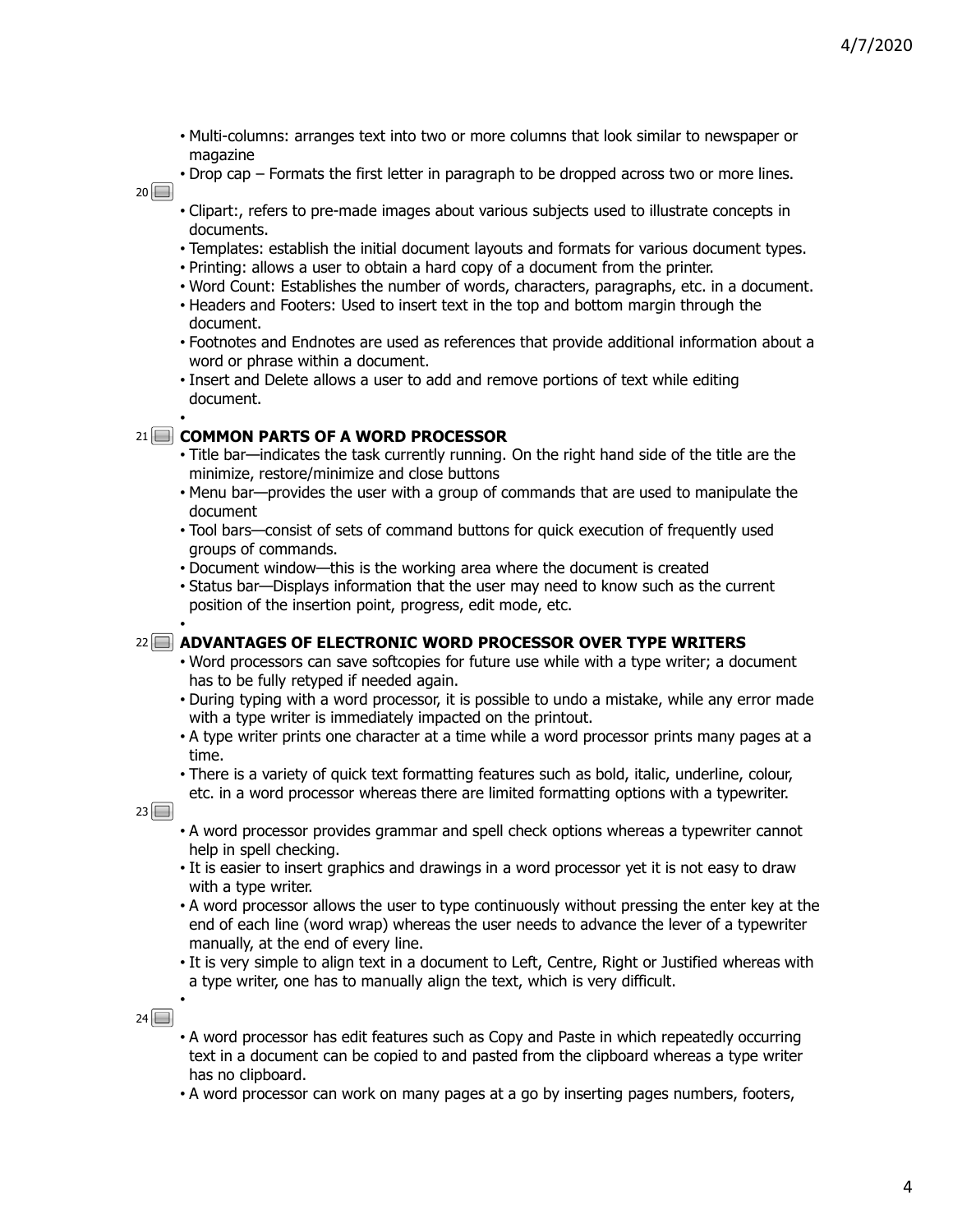headers, watermarks, etc. whereas a type writer works on one page at a time.

- A type writer makes a lot of noise during its operation as compared to a word processor which is relatively quiet. •
- 

•

## **DISADVANTAGES OF USING ELECTRONIC WORD PROCESSORS** 25

- Word processors cannot be used without Electricity.
- Word processors Use is Expensive due to the cost of computers.
- They have led to Unemployment of typists because one person using a word processor can do a lot of work in a short time, which would be done by many using type writers.
- Many people are Computer illiterate, and cannot use the program.

#### $26 \Box$

- Computers have Viruses, which lead to loss of data in soft copies.
- Using word processors on light emitting computer monitors for long leads to eye disorders, which isn't the case with type writers
- Word processors require purchase of hard ware like printers in order to obtain hard copies yet with typewriters, whatever is typed is permanent and instantly available as a hard copy: there is no delay for printing or risk of unintended file •

# **COMMONLY USED WORD PROCESSING KEYBOARD SHORTCUTS** 27

- $1 \cdot$  Ctrl-  $]$  or  $[$ 
	- Increase/ Reduce Font
	- Ctrl-A
	- Ctrl-Alt-C ©
	- Ctrl-Alt-E Endnote
	- Ctrl-Alt-F Footnote
	- Ctrl-Alt-S Split a window
- •
- 2 Ctrl-Alt-U Table-removes border lines
- Ctrl-Alt-Y Repeat Find
- Ctrl-B Bold
- Ctrl-C Copy
- Ctrl-click Select Sentence
- Ctrl-Enter Break—page
- Ctrl-F Find

- Ctrl-F10 Maximize window 1
- Ctrl-F4 Close
- Ctrl-F5 Document window—restore
- Ctrl-H Replace
- Ctrl-I Italics
- Ctrl-J Justify—Full
- Ctrl-K Hyperlink<br>• Ctrl-L Alian—Le
- Align—Left
- Ctrl-N New document
- Ctrl-O Open a document
- Ctrl-P Print
- Ctrl-R Align—Right
- •
- 2 Ctrl-S Save
- Ctrl-Shift-C Copy formatting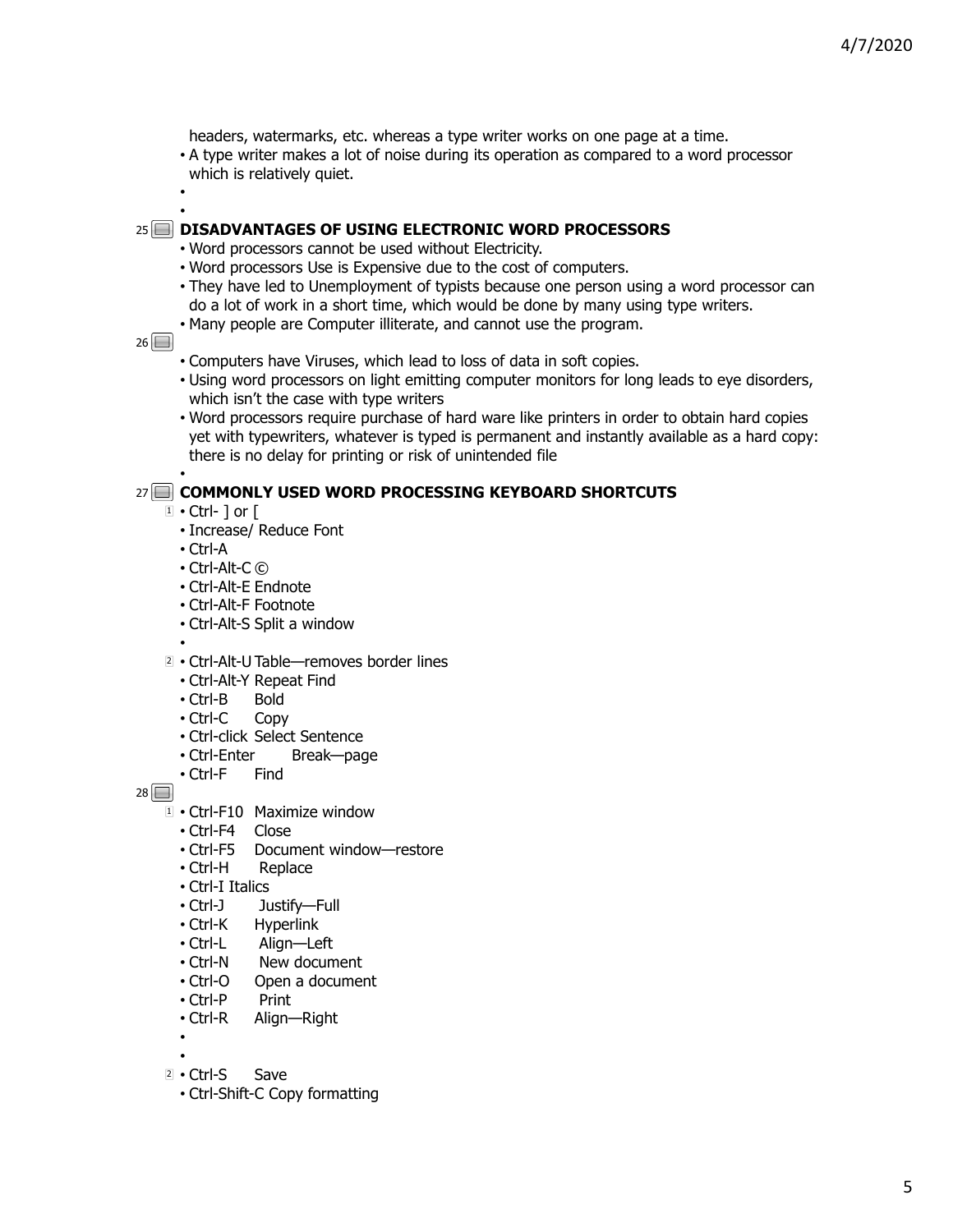- Ctrl-Shift-D Double Underline
- Ctrl-Shift-W Underline words only
- Ctrl-U Underline
- Ctrl-V Paste
- Ctrl-W Close
- Ctrl-X Cut
- Ctrl-Y Repeat/Redo
- F12 Save As
- Shift-F3 Case change (capitalization)
- Ctrl + A Select All

• •

## **SPREADSHEETS** 29

• A spreadsheet is a grid of rows and columns that accepts entry of data, allows editing, formatting and manipulation of numeric data. Spreadsheets can also display data graphically with the help of charts and graphs. •

## **TYPES OF SPREADSHEETS** 30

- Manual spreadsheets. The manual spreadsheet is the most commonly used type by book keepers as a ledger book with many sheets of papers divided into rows and columns on which various amounts of money are entered manually using a pen or a pencil and manipulated manually with the help of a calculator.
- Electronic spreadsheets. An electronic spreadsheet is a spreadsheet prepared using a computer program that enables the user to enter values in rows and columns and to manipulate them mathematically using formulae and functions automatically.

 $31$ 

• Examples of electronic spreadsheet programs include; ViscCalc, Lotus 1-2-3, Microsoft Office Excel, Quattro Pro, Microsoft Works, Multiplan, View sheet, Lucid 3D, etc. •

#### • **Advantages of Manual Spreadsheets** 32

- They are easy and cheap to acquire
- They are easily portable
- They are suitable for draft or rough work
- They are not electronic, thus, can be used without electric power
- No skills are needed, hence, even a computer illiterate can use manual spreadsheets

# **Disadvantages of Manual Spreadsheets** 33

- They require a lot of manual effort and time
- Many errors are bound to be made
- Rubbing out to correct errors makes the work untidy
- They do not have pre-existing tables as opposed to electronic spreadsheets
- They are very small in size •

 $34$ 

•

- They are not durable. They can easily wear and tear out
- They do not have automatic formulas that would otherwise quicken the work
- You cannot easily insert or delete extra columns and rows

#### **Advantages of Electronic Spreadsheets** 35

- They have pre-existing tables, thus, no need to draw gridlines
- They have in-built formulas and functions, enabling automation in calculations and work manipulations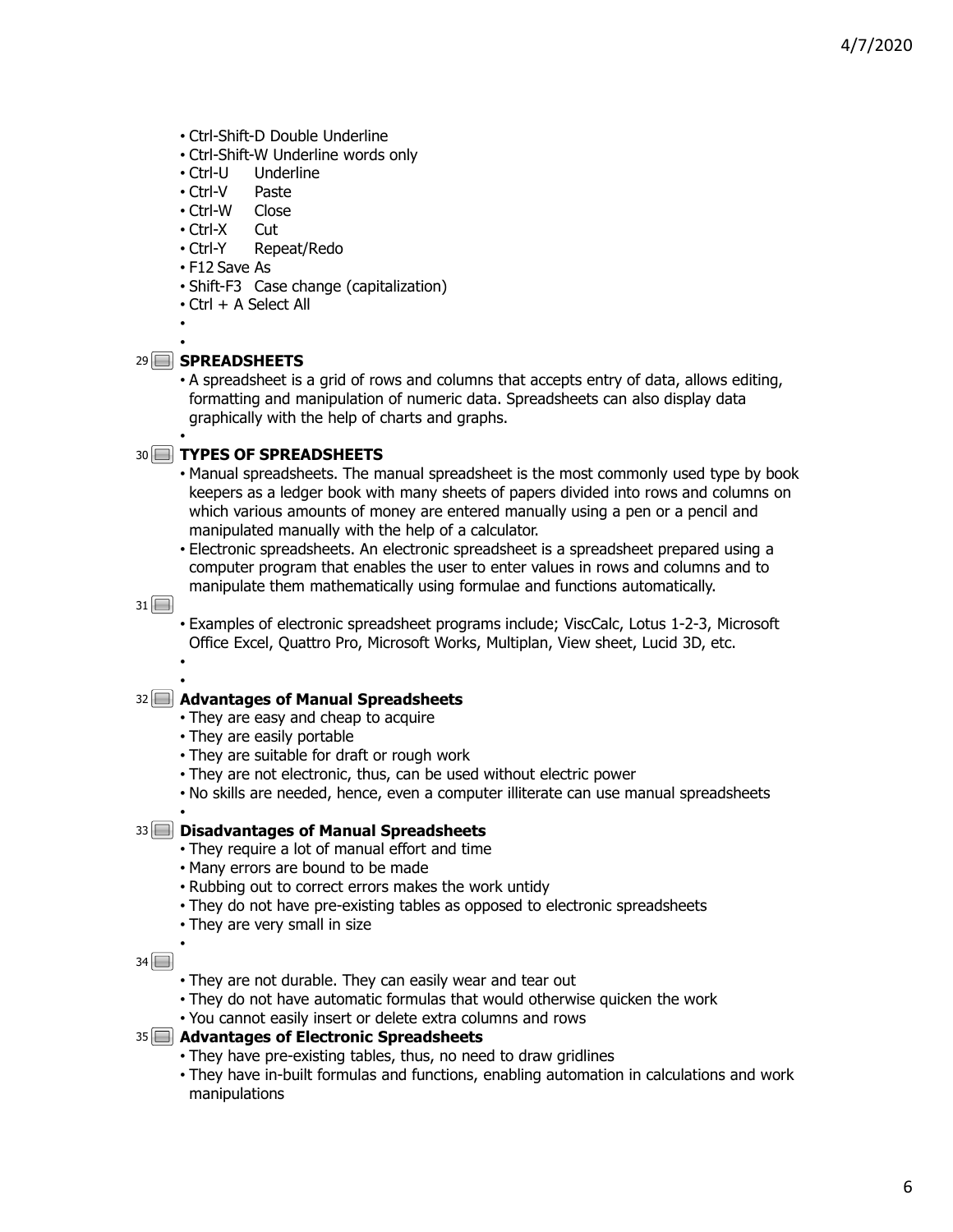- There are minimal errors and in case of any, they are easily corrected
- They have very large worksheets that can store a lot of work easily and for long
- Extra columns and rows can be inserted and deleted without any bad effect

- The work can be protected with passwords thus ensuring security
- Work can be enhanced to look very attractive with various formats to suit the user's needs
- The records can be sorted and filtered to get only those that you want
- They allow printing of multiple copies without re-creation •

## **Disadvantages of Electronic Spreadsheets** 37

- They are expensive to buy and maintain
- They are electronic, thus cannot be used without electricity
- They require computer skills and continuous training
- There is data loss due to virus attacks and system failure
- There are privacy problems like unauthorised access over networks
- Health related hazards as they are associated with use of computers

#### **FEATURES OF ELECTRONIC SPREADSHEET SOFTWARE** 38

- Workbook. This is a collection of multiple worksheets in a single file
- Worksheet. This is a single page of a workbook. It is an equivalent of a work area in Microsoft Word. A worksheet is made up of rows and columns which intersect to form cells. Worksheets are labelled sheet1, sheet2, sheet3 by default, but they can be renamed. A workbook by default has 3 worksheets, however, these can be increased in the user's interest and renamed

 $39$ 

•

- Columns. These are vertical lines which run through the worksheet. Worksheet columns are labelled by letters; A, B, C, D, E… which are displayed in grey buttons across the top of the worksheet
- Rows. Are horizontal lines across a worksheet. Worksheet rows are labelled by numbers; 1, 2, 3, 4, 5… which are displayed in grey buttons across the left of the worksheet
- A cell. This is an intersection of a column and a row. Each cell on the spreadsheet has a cell address. A cell address is a unique name of a cell. It is given by the column letter and row number, e.g. A1, B5, G6, D12, C1, A4, B3, etc. Cells can contain; text, numbers, formulas, etc.

 $40$ 

- Range. It is a group of adjacent cells defined as a single unit. A range address is a reference to a particular range. It has a format of top left cell address : bottom right cell address. e.g. D5:G10
- Value. This is a numerical entry in a cell. All values are right aligned in a cell by default.
- Labels. This is a text entry in a cell. All labels are left aligned in a cell by default
- Name box. This displays the address of the selected cell or cells. Also you can rename a selected cell or cells using the name box

 $41 \Box$ 

• •

- Formula bar. Is a bar at the top of the Excel window that you use to enter or edit values or formulas in cells or charts.
- Autofill. This is the feature that allows you to quickly fill cells with repetitive or sequential data such as chronological dates or numbers, and repeated text. To use this feature, you type one or two initial values or text entries, and then Autofill does the rest using the fill handle, which is the small black square in the lower-right corner of the selection. When you point to the fill handle, the pointer changes to a black cross. Autofill recognises series of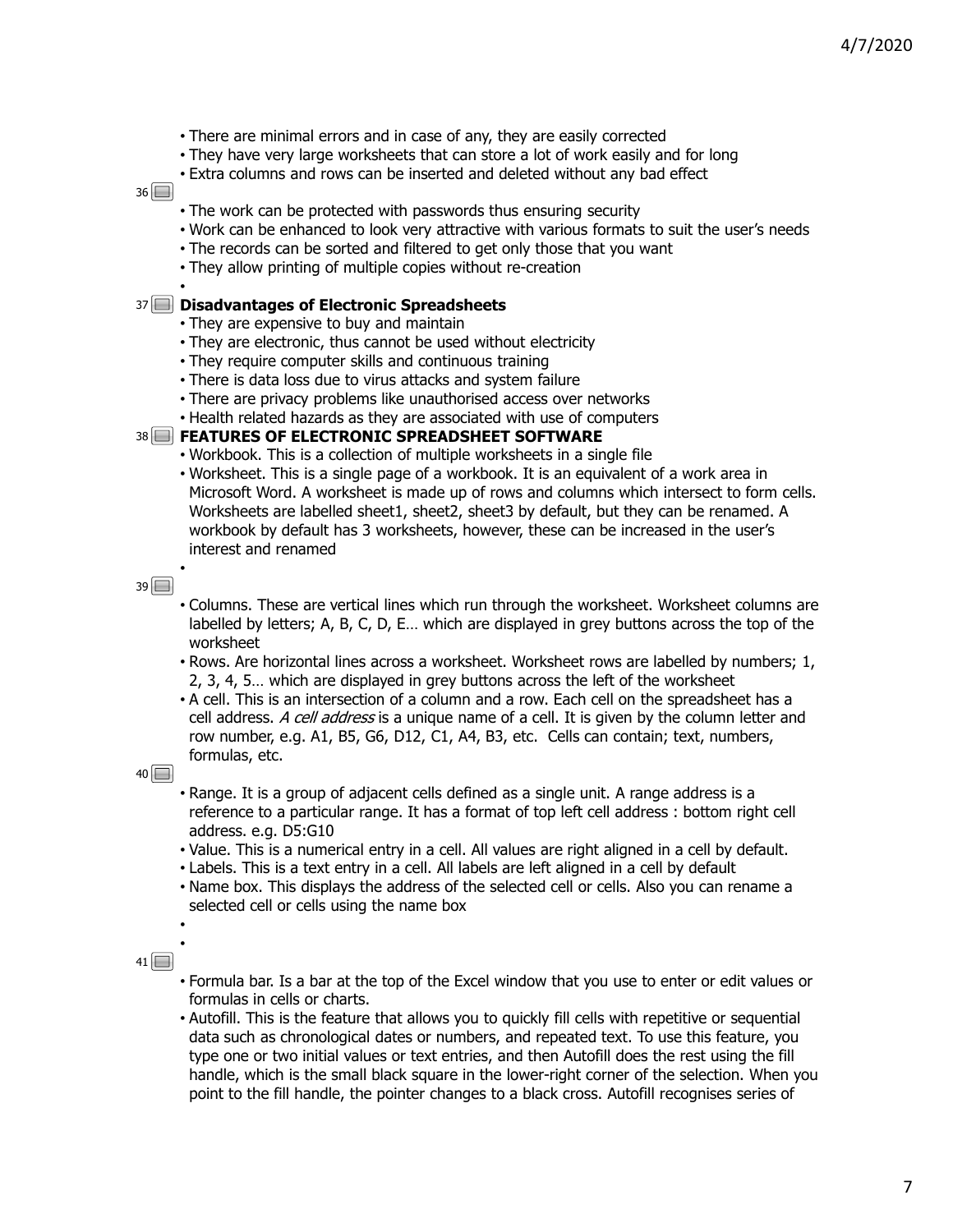numbers, dates, months, times and certain labels.

 $42\Box$ 

•

- Sorting data is to arrange records in either ascending or descending order.
- Filtering data is the displaying of records that satisfy the set condition from the parent list.
- Database. These are data values that can be entered in the cells of the spreadsheet and managed by special spreadsheet features found on the data menu. The special spreadsheet features include; cell referencing, data replication, automatic recalculation, formulas and functions, data filtering, copy, cut and paste, clip art.
- $43\Box$
- Graphs. A graph is a pictorial representation of the base data on a worksheet. Most spreadsheets refer to graphs as charts. A *chart* is a graphical representation of data. A chart may be 2-D or 3-D
- What-if analysis. Is a process of changing the values in cells to see how those changes affect the outcome of formulas on the worksheet. For example, varying the interest rate that is used in the paying-back table to determine the amount of the payments.
- Freezing panes. This is where rows and columns are frozen such that they remain visible as you scroll through the data especially if the database is too big to fit on one screen. •

#### $44\Box$

- Graphs. A graph is a pictorial representation of the base data on a worksheet. Most spreadsheets refer to graphs as charts. A *chart* is a graphical representation of data. A chart may be 2-D or 3-D
- What-if analysis. Is a process of changing the values in cells to see how those changes affect the outcome of formulas on the worksheet. For example, varying the interest rate that is used in the paying-back table to determine the amount of the payments.

 $45$ 

• Freezing panes. This is where rows and columns are frozen such that they remain visible as you scroll through the data especially if the database is too big to fit on one screen.

#### **Uses/Applications of Spreadsheets** 46

- Preparation of budgets
- Preparation of cash flow analysis
- Preparations of financial statements
- Processing basic business information, like, job costing, payment schedules, stock control, tax records

 $47\Box$ 

•

- Analysis of data from questionnaires
- Presentation of information in tabular form, graphical or charts forms
- Mathematical techniques and computation like trigonometry
- Statistical computations like standard deviations. •

#### **OPERATOR** 48

• Operators specify the type of calculation that you want to perform on the elements of a formula. There is a default order in which calculations occur, but you can change this order by using brackets.

Types of Operators

• There are four types of calculation operators: arithmetic, comparison, text concatenation, and reference.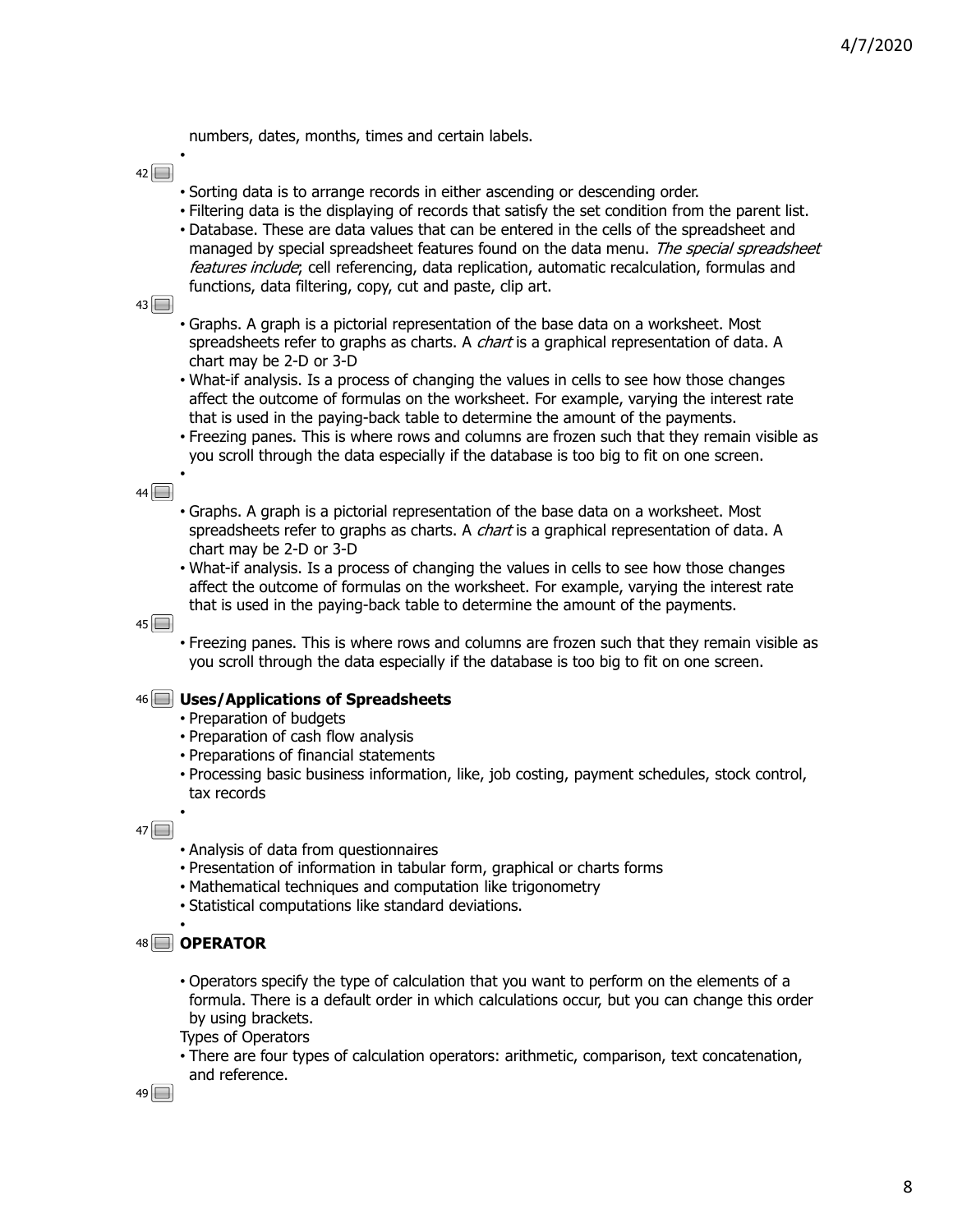Arithmetic operators

• These are used to perform basic mathematical operations such as addition, subtraction,

division or multiplication; combine numbers; and produce numeric results. •

## $50 \Box$

| • Arithmetic operator Meaning |                | Example |
|-------------------------------|----------------|---------|
| $\cdot$ + (plus sign)         | Addition       | $3+3$   |
| $\cdot$ – (minus sign)        | Subtraction    | $3 - 1$ |
|                               | Negation       | -1      |
| $\cdot$ * (asterisk)          | Multiplication | $3*3$   |
| • / (forward slash)           | Division       | 3/3     |
| • % (percent sign)            | Percent        | 20%     |
| $\cdot \wedge$ (caret)        | Exponentiation | $3^2$   |
|                               |                |         |

# **Comparison Operators** 51

• These are used to compare two values, and the result is a logical value either TRUE or FALSE.

| • Comparison operator                       | Meaning                  | Example   |             |
|---------------------------------------------|--------------------------|-----------|-------------|
| $\cdot$ = (equal sign)                      | Equal to                 | $A1 = B1$ |             |
| $\cdot$ > (greater than sign)               | Greater than             |           | A1 > B1     |
| $\cdot$ < (less than sign)                  | Less than                | A1 < B1   |             |
| $\cdot$ > = (greater than or equal to sign) | Greater than or equal to |           | $A1>=B1$    |
| $\cdot$ <= (less than or equal to sign)     | Less than or equal to    |           | $A1 \le B1$ |
| $\cdot$ <> (not equal to sign)              | Not equal to             |           | A1 < > B1   |
|                                             |                          |           |             |

# $52$

•

•

- Reference Operators combine ranges of cells for calculations. Examples include;
- Reference operator Meaning Example **Example**
- : (colon) is a Range operator, i.e. (B5:B15) which produces one reference to all the cells, between two references, including the two references
- •, (comma) Union operator, which combines multiple =SUM(B5:B15,D5:D15) references into one reference
- (space) Intersection operator, which produces one reference B7:D7 C6:C8
- to cells common to the two references
- & (ampersand) Connects two values to produce one continuous text value ("North"&"wind")

# **CELL REFERENCES** 53

• A Cell reference is an address given to a particular cell or group of cells on a worksheet. e.g. A2, B6, B3.

There are three types of cell references;

• Relative cell reference. Here, the address of a cell is based on the relative position of the cell that contains the formula and the cell referred to. If you copy the formula, the reference automatically adjusts. A relative cell reference takes the form: A1, B17, G20, C2.

 $54$ 

- Absolute cell reference. Here, the exact address of a cell is used in the formula, regardless of the position of the cell that contains the formula. An absolute cell reference takes the form: \$A\$1, \$D\$6, \$B\$3, \$E\$6.
- Mixed cell reference. This is a type that uses both relative and absolute cell references at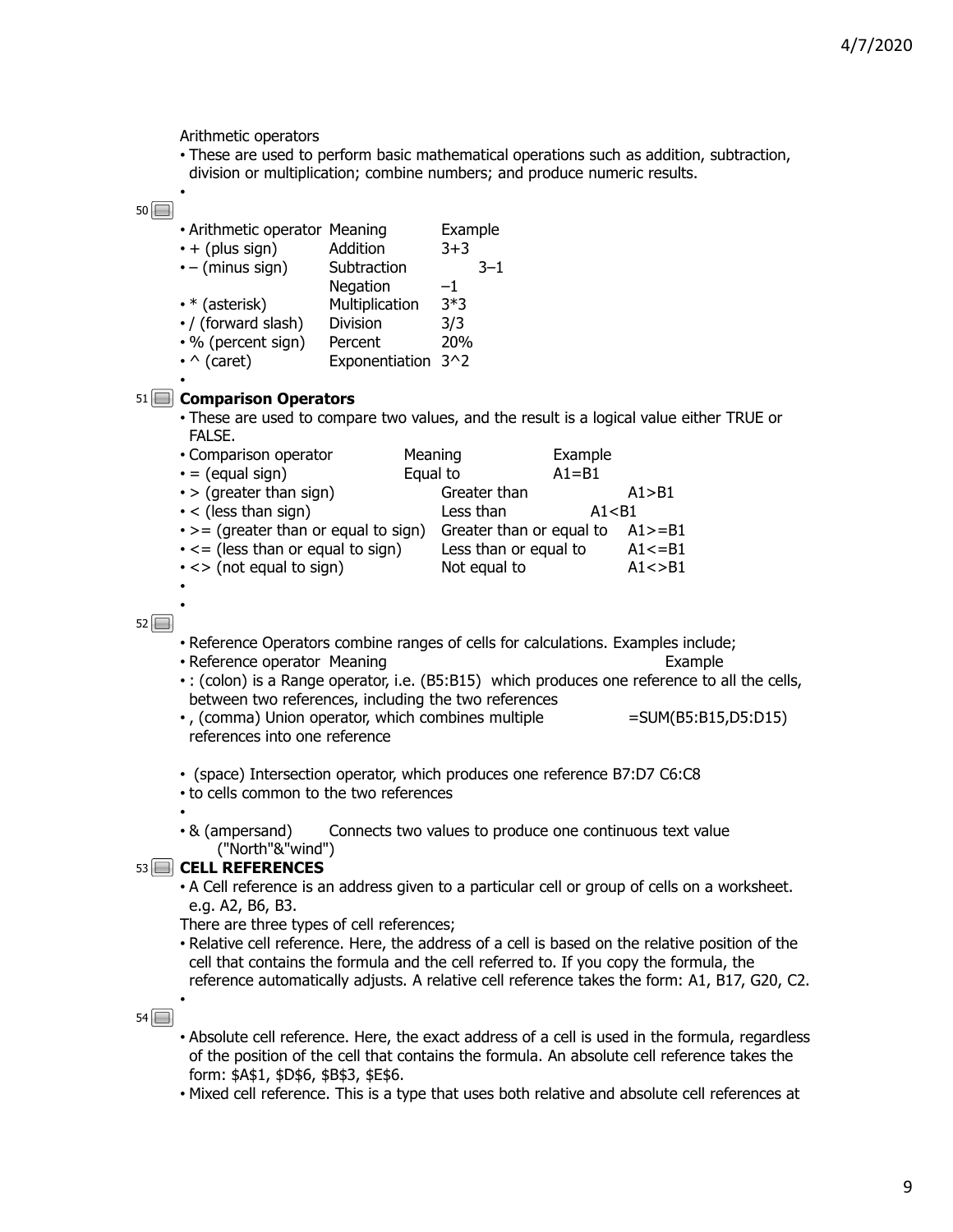once. It may use an absolute column reference and a relative row reference or vice versa, e.g. \$G17, B\$14, D\$2, \$E2.

# **FORMULAS** 55

•

• Formulas are equations that perform calculations on values in your worksheet and return a value in a chosen cell, e.g. =A2+B2, =(A3+B3+C3+D3)/4, =A6\*B4, =C4-D4, =E10/G10 •

# **LOGICAL FUNCTIONS** 56

- Function Description
- AND Returns TRUE if all of its arguments are TRUE; Returns FALSE if any argument is FALSE
- FALSE Returns the logical value FALSE
- IF Specifies a logical test to perform
- IFERROR Returns a value you specify if a formula evaluates to an error; otherwise, returns the result of the formula
- NOT Reverses the logic of its argument
- OR Returns TRUE if any argument is TRUE
- TRUE Returns the logical value TRUE

## **ERROR ALERTS** 57

• Error message Meaning

•

•

• Microsoft Excel displays an error value in a cell when it cannot properly calculate the formula for that cell. Below are some common error values and their meanings.

 $58$ 

| •#####                   | Column is not wide enough, or a negative date     | or time is used. |
|--------------------------|---------------------------------------------------|------------------|
| $\cdot$ #DIV/0!          | A number is divided by zero                       |                  |
| $\cdot$ #N/A!            | A value is not available to a function or formula |                  |
| $\cdot$ #NAME?           | Microsoft Office Excel does not recognise text    | in a formula.    |
| $\cdot$ #NULL!           | You specified an intersection of two areas that   | do not intersect |
| $\cdot$ #NUM!<br>invalid | The numeric values used in a formula or           | function are     |
| $\cdot$ #REF!            | The cell reference is not valid, e.g. 6E instead  | of E6            |
| · #VALUE!                | An argument or operand used is of wrong type      |                  |
| $\bullet$                |                                                   |                  |

 $59$ 

•

#### **PRESENTATION SOFTWARE** 60

- This is application software used to create presentations, which can communicate ideas and other information to a group of audience. The presentation can be viewed as a slide show, which usually displays on a large monitor or projected screen. Some presentation software can convert an existing slide show into a format that can be accessed on the web.
- Examples of popular electronic presentation software include; Microsoft PowerPoint, Corel Presentations, Lotus Freelance Graphics, Microsoft Producer, Open Office Presentation, etc.

#### **Applications of Presentation Software** 61

- Presenting learning materials to students in schools (CAL)
- Presenting speeches and minutes in meeting
- Used in training sessions
- Used in presenting campaign manifestos
- Used in conferences and seminars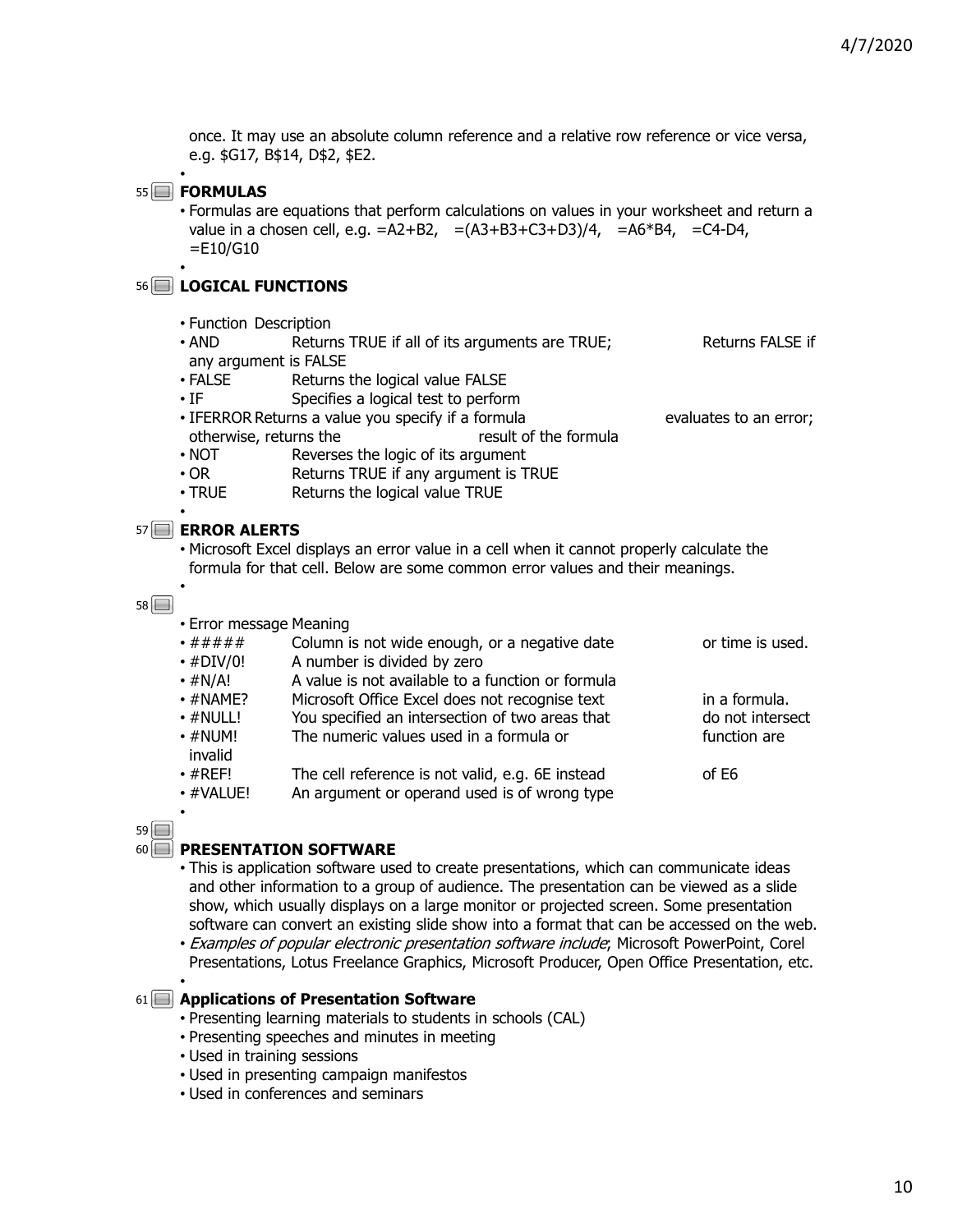- Used in sales promotions to market products
- Used in business shows, mobile kiosks and clinics

## **Principles of a Good Presentation** 62

- When preparing a presentation, you must consider the following principles. This improves the quality of your presentation, makes it more effective and enjoyable and in the long run saves you time and effort.
- Simplicity of the presentation. The best slide is usually simple, easy and to the point. The audience may need more time to understand complicated slides while time is always limited during presentations.
- Know the audience and their expectations in order to give the right message to the right people. e.g. are they children, matures or a mixture. Are they clients or seniors of the organisation

 $63$ 

•

- Relevance of the content. Ensure that the content of your slides is relevant to the topic of discussion in order to capture the attention of the audience
- Use of images, graphics and diagrams. Slides are visual aid to help you explain complex ideas in an easy way. Therefore, use the right and relevant images, graphics and charts to represent your ideas visually.
- Make the right choice of colours, font styles, font sizes, transitions, animations, links which suit the viewers

#### **Advantages of Presentation Software** 64

- Presentation software usually provides a wide variety of presentation formats and layouts for the slides
- Multimedia components such as clip art images, video clips and audio clips can be incorporated into slides
- The timing of the slides can be set so that the presentation automatically displays the next slide after a predetermined period of time.
- Special transition effects can be applied between each slide
- The presentation can normally be viewed and printed in different formats •

#### **FEATURES OF ELECTRONIC PRESENTATION SOFTWARE** 65

- Presentation. This is a PowerPoint file made up of a series of slides, audience hand-outs, speaker's notes and outline among others.
- Slide. Is an individual page of a presentation
- A slide master. Is the top slide in a hierarchy of slides that stores information about the theme and slide layouts of a presentation, including the background colour, fonts, effects, placeholder sizes, and positioning.

 $66$ 

•

• A PowerPoint template. This contains layouts (layout: The arrangement of elements, such as title and subtitle text, lists, pictures, tables, charts, shapes, and movies, on a slide.), theme colours (theme colors: A set of colors that is used in a file. Theme colors, theme fonts, and theme effects compose a theme.), theme fonts (theme fonts: A set of major and minor fonts that is applied to a file. Theme fonts, theme colors, and theme effects compose a theme.), theme effects (theme effects: A set of visual attributes that is applied to elements in a file. Theme effects, theme colors, and theme fonts compose a theme.), background styles, and even content.

 $67$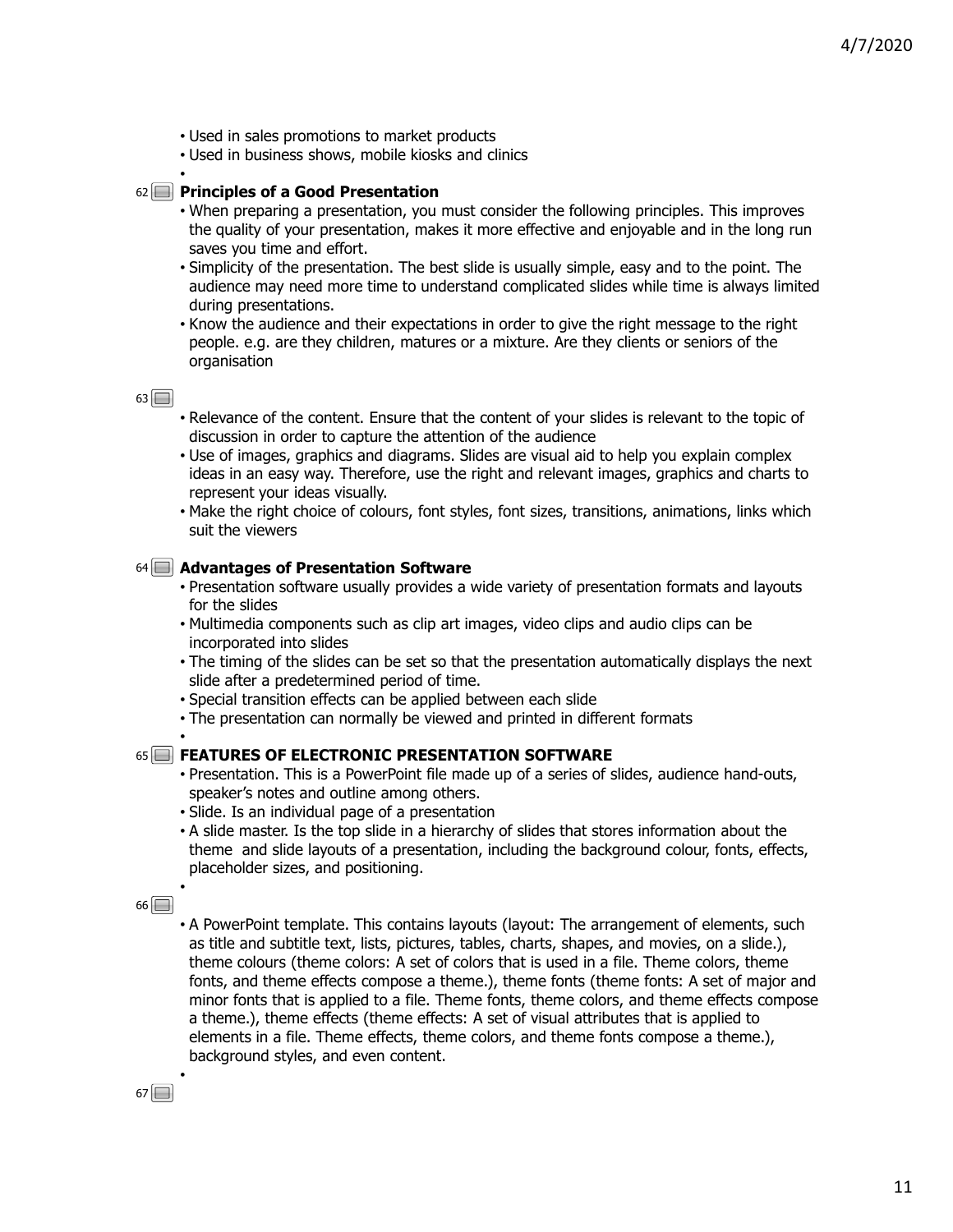- Animation. Refers to special effects for introducing text in a slide during a slide show.
- Placeholder. Placeholders are the containers in layouts that hold such content as text (including body text, bulleted lists, and titles), tables, charts, SmartArt graphics, movies, sounds, pictures, and clip art (clip art: A single piece of ready-made art, often appearing as a bitmap or a combination of drawn shapes.).
- Transition effects. This refers to different styles in which slides come and leave the screen during a presentation. Slide transition is a special effect for introducing an entire slide during a slide show

•

- Graphics. A general term used to mean pictures, images, charts, photo, tables, etc, that you can add to a presentation
- ClipArt. A general term for a library of pictures in the computer. Presenter's notes, these contain ideas you want to discuss for each slide in your presentation.
- Action buttons. Are ready-made buttons that can be inserted into your presentation. These enable you to perform actions upon clicking or moving mouse over them
- Auto content wizard. This is a presentation wizard that contains data from which one can select and edit to create a personalised or customised presentation.

## $69$

•

- Slide layout. Slide layouts contain formatting, positioning, and placeholders for all the content that appears on a slide. Layout contains the theme (colours (theme colors: A set of colors that is used in a file. Theme colors, theme fonts, and theme effects compose a theme.), fonts (theme fonts: A set of major and minor fonts that is applied to a file. Theme fonts, theme colors, and theme effects compose a theme.), effects (theme effects: A set of visual attributes that is applied to elements in a file. Theme effects, theme colors, and theme fonts compose a theme.), and the background) of a slide. Master layout is a term applied to a presentation's overall design.
- Timing. Is a technique by which slides or text appear on the screen during a presentation, i.e. on mouse click or automatically after a defined period. •

## **PowerPoint Views** 70

- Normal view. Is a Tri-pane window that provides the text outline of the entire presentation on the left, the current slide on the upper-right, and speaker's notes on the lower-right. This is the default PowerPoint view
- Outline view. This enables one to edit and display all presentation text in one location instead of one slide at a time. It appears without the objects or images in the slide.
- Slide view. Shows a graphic view of the current slide for editing and viewing
- Slide sorter view. This displays the entire presentation so that one can add, delete and move slide.
- Notes page. Provides a large area to view or type speaker's notes on a slide
- Slide show. Is a collection of slides moving in a defined sequence at a present timing that one can control and change with special effects

## **DATABASES** 71

- Database is a collection of logically related data with descriptions designed to meet the information needs of an organisation. Databank is an enormous/large collection of two or more databases for several users within and outside an organisation.
- Database management system (DBMS) is software system that allows multiple users to define, create, store, maintain and control access to the database. Examples of DBMSs include; Microsoft Access, Oracle, Microsoft SQL Server, Dbase, Fox Pro, Sysbase •

# **TYPES OF DATABASES** 72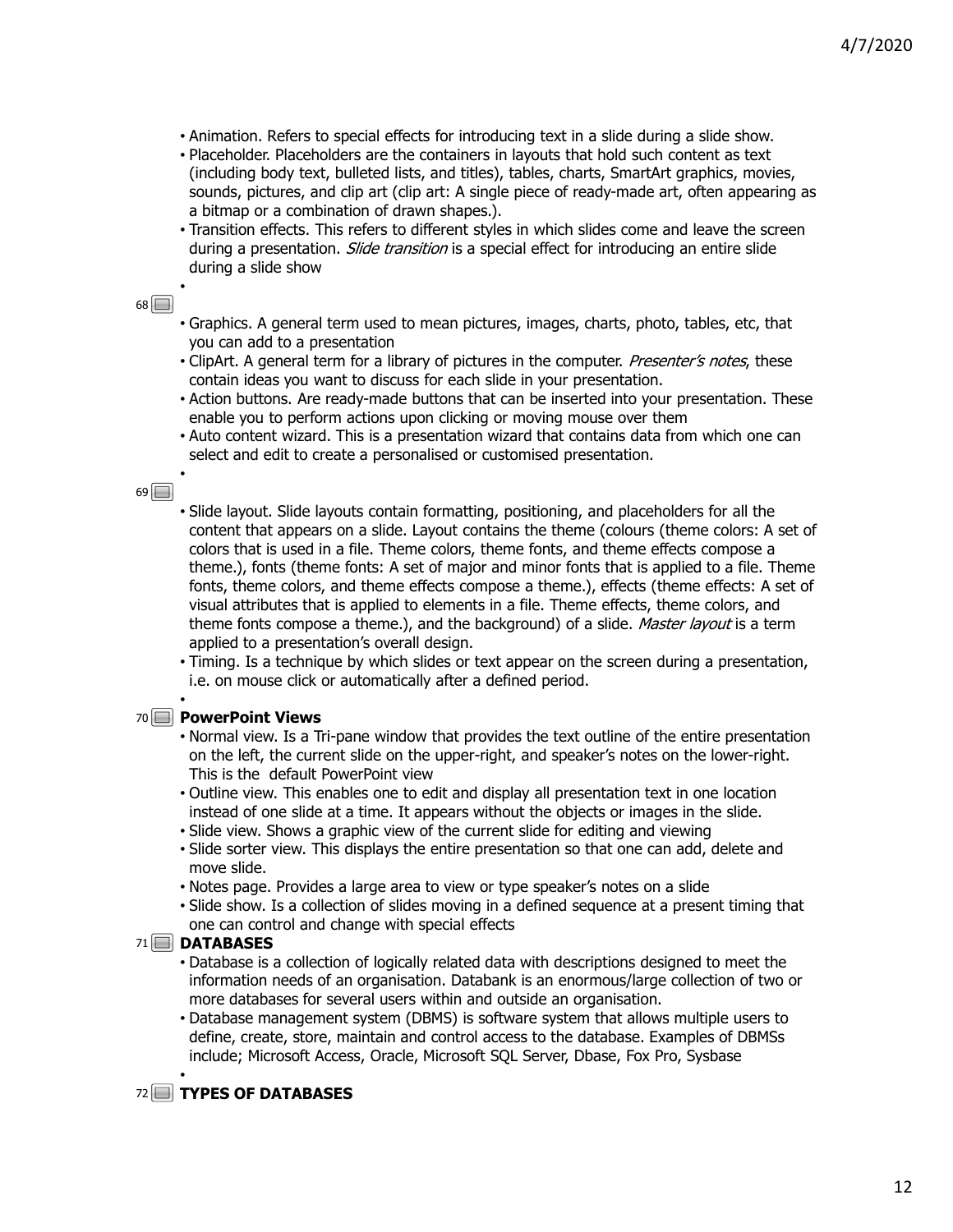- Flat databases. These consist of one table
- Relational databases. These consist of two or more tables and manipulate data by relating the tables.
- •

#### **FUNCTIONS OF A DATABASE MANAGEMENT SYSTEM** 73

- Takes care of storage, retrieval and management of large data sets in a database
- Used to creates a database structure to accommodate data that may be text, numbers, objects, video, sound
- It lets you easily add new records, delete out-dated records, update records
- Allows one to organises records in different ways, i.e. sorted and indexed order
- Helps to locate specific records, i.e. search, find and replace
- $74$
- Eliminates duplicate data say by editing, e.g. deleting and retyping
- Used to create relationships between tables
- You can ask questions about your data and get answers using queries
- Used to create data entry forms
- Used to create professional good-looking reports
- Used to change appearance of information, i.e. perform some formatting, etc.

#### **ADVANTAGES OF DATABASE MANAGEMENT SYSTEMS** 75

- Sharing of data. Data is easily shared among different users and applications
- Data persistence. Data exists beyond the scope of the process that it was created for.
- Data security. Data is protected from unauthorised access using passwords. It also provides protection of databases through security, control and recovery facilities
- Data validity, integrity & correctness. Data should be correct with respect to the real entity that they represent. Auditing or error check and correction are easily done •

 $76$ 

- Consistency of data. The system always produces consistent values with respect to the relationships
- Data integrity. Refers to both correctness and consistency of data. Correctness is being free from errors while consistence is having no conflicts among related data items
- Large data storage. It is capable of storing enormous data amounts for personal and organisational use
- Non-redundancy. Eliminates or decreases duplication of data in the same container. No two data items in a database should represent the same real-world entity.
- Data independence. Both the data and the user program can be altered independently of each other. •

# **DISADVANTAGES OF DATABASE MANAGEMENT SYSTEMS** 77

- Complexity. The systems are complex, costly, and take much time to develop, e.g. they include sophisticated software programs that may require special hardware.
- Need for substantial conversion effort. Changing from a traditional file oriented system to a computerised database system can involve large-scale reorganisation of data and programs. This can create user resistance

78<sup>[1]</sup>

- Organisation security may be compromised since a database is used by many people, departments or personnel who may cause havoc by leaking out vital secrets
- They are difficult to thoroughly test and audit error
- Initial expense. Because of their complexity and efficiency, they include sophisticated database systems which can be expensive to setup

79 **1**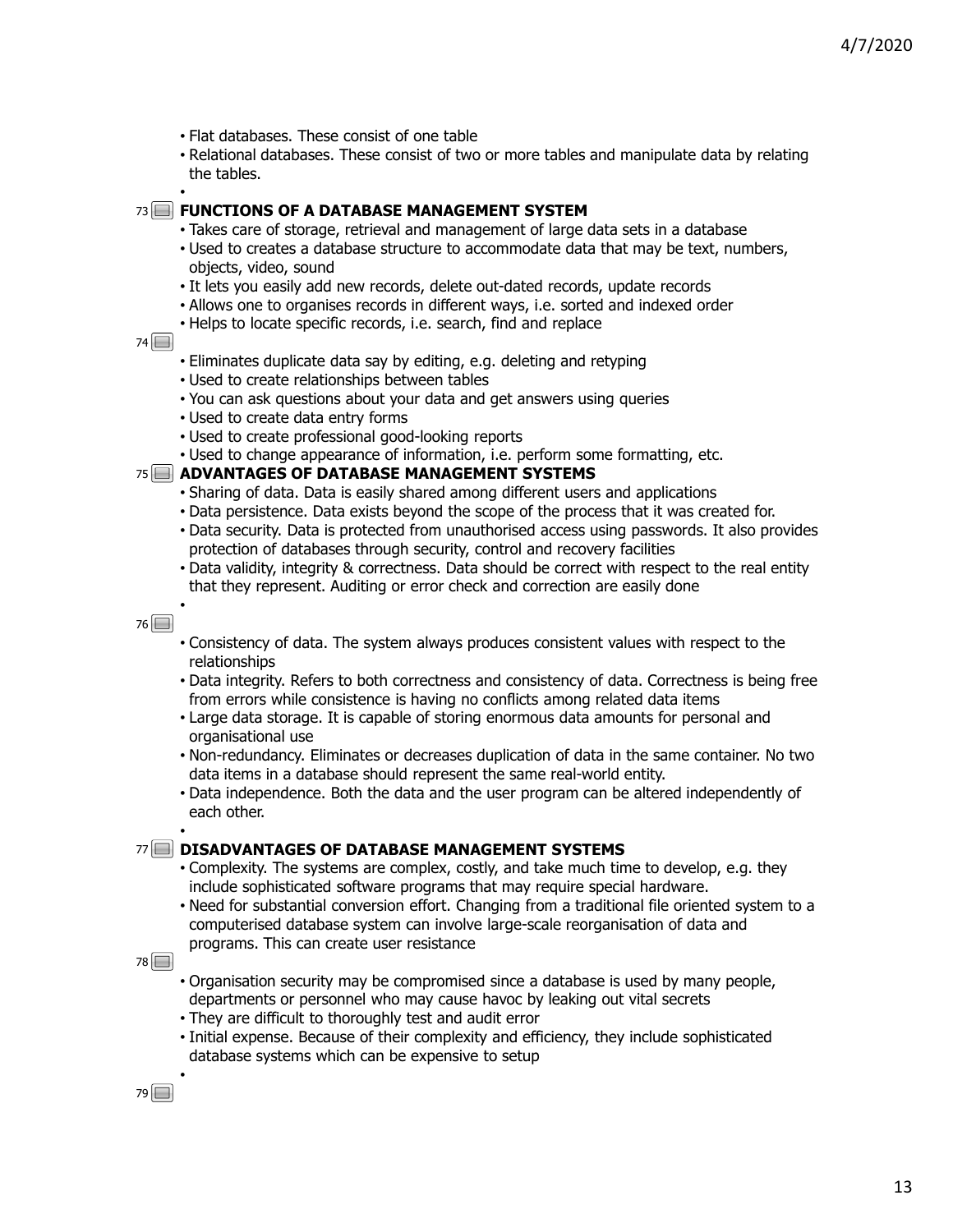- Requires special skills to handle. Being complex and enormous, databases require skilled personnel to develop, establish and maintain
- Vulnerability. Data in the database may be exposed to software and hardware failures, sabotage, theft, destruction, virus attacks, etc.
- Routine back-up. Requires back-up systems, which are inconveniencing, complex, tedious and expensive •

## **DISADVANTAGES OF PAPER/MANUAL/FILE-BASED/FLAT DATABASES** 80

- Before computerised databases management systems and even now data may be kept and managed manually on paper files and filing cabinets. This system has the following drawbacks or deficiencies
- Data redundancy. Data are often repeated in more than one file.
- Updating difficulties. Keeping all files up-to-date can be problematic
- Data dispersion. Scattered data are difficult for programs and people to share •

## $81$

- Under-utilisation of data. Dispersed data cannot usually be used to full advantage
- Not durable. Data on manual papers does not last for long
- Exposed to risks. Data can be easily lost due to fire, rot, termites, rats, etc.
- Data dependence. Programs may be dependent on the data formats and file organisation. •

# **DATABASE OBJECTS** 82

- Table. Is a collection of data arranged and stored in rows and columns. It is the basic/primary object where all other objects derive data from.
- Query. Is used to ask questions on table data and find qualifying answers.
- Form. Is a tool for displaying data from data tables easily and for entering & editing data in the data tables.
- Report. Is a summarised and good-looking display of data from tables and queries. It is for output only. •

## **DEFINITION OF TERMINOLOGIES** 83

- File. Refers to the entire collection of data in the database.
- Field. This is the entire column that contains similar data items
- Field name. This is the name/title of a particular field
- Field type. This refers to how particular data items are stored in a table
- Field properties. This refers to specific characteristics of particular fields

 $84$ 

- Record. This refers to particulars within a file, or a set of entire data items in a row
- Macro. This is an automated procedure of action in a computer
- Attribute. This refers to a group of fields or columns in a table
- Primary key. This is a unique record identifier in the table. It is used to ensure that there are no duplicate fields in the table. It is also used to create relationships among tables.
- A foreign key, is a copy of the primary key in another table •

- A view. Is a virtual table that does not necessarily exist in its own right but may be dynamically derived from one or more base tables
- Relationships. This refers to how two or more entities/tables share information in the database structure. That is, how data in one table are related to data in another table. Relationships are of three types; one-to-one (1:1), one-to-many (1:M) and many-to-many (M:M)
- Datasheet view. This is a table view which allows you to update, edit, format and delete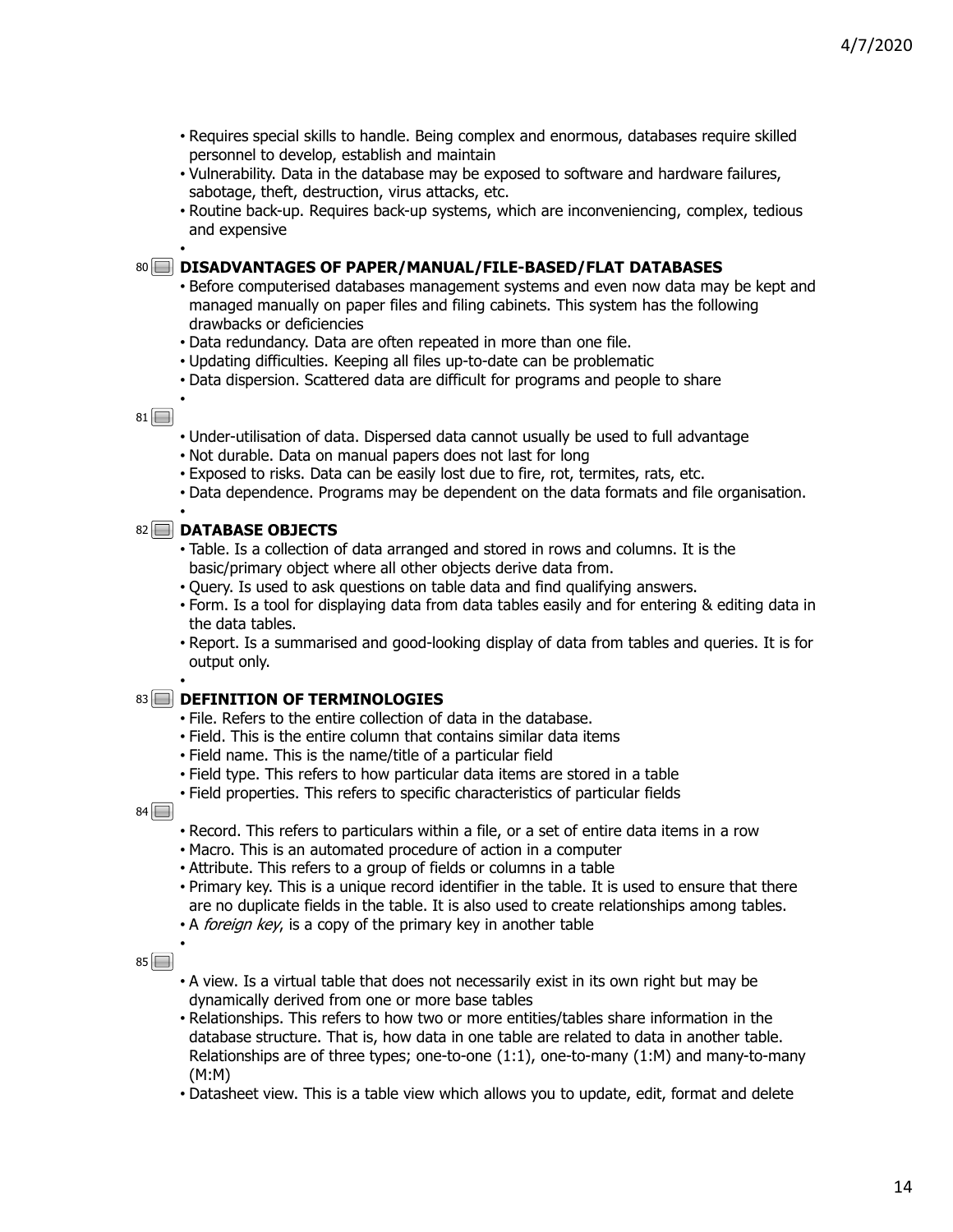information from the table.

• Design view is a table view which provides tools for creating fields in a table, i.e. specify field names, data types, field properties and descriptions (a view for creating the table)

## **CHARACTERISTICS OF DATABASE APPLICATIONS** 86

- Data is organised in rows and columns
- Each column has a distinct name and represents an attribute of table entities
- All values in a column must conform to the same data format or data type.
- Each row represents a single entity occurrence (entity instance)
- It contains tools known as database objects such as; forms, queries and reports •

## **COMPONENTS OF A DATABASE MANAGEMENT SYSTEM** 87

- Data dictionary. This is an automated or manual tool used to store and organise the data in the database and defines each data field that will be contained in the database file including characteristics of each item
- Data definition language (DDL). It helps one to create and maintain the data dictionary and define the structure of files in a database. It defines each term as it appears in a database, e.g. delete, create, browse, zap, index, sort, etc.
- Data manipulation language. This is used to manipulate data in the database. That is, it helps one to; add, change, select, and delete data in the database and mine it for valuable information

# **DATA TYPES, FIELD PROPERTIES, VALIDATION CHECKS AND ERRORS** 88

• DATA TYPES

- Data type specifies and determines the kind/category of values or information entered in the field containers. There are various data types applied in Microsoft Access and these include;
- Text. Are alphabetic letters or numbers that cannot be calculated. Examples of such fields are; names, addresses, subject names, course names, telephone numbers, etc. it can contain up to 255 characters.
- Number. Refers to numerical data you can calculate but not relating to money, e.g. age, height, weight, course duration, score, number of items in stock. It can be whole number or fraction.

 $89$ 

- Currency. Are numerical monetary values that can be calculated and may have a currency symbol or not such as £56000.05, 59000.89, \$5362, €4563, etc. It is suitable for field like; salary, gross pay, net pay, PAYE, school fees, amount paid, etc. •
- Memo. It is for lengthy descriptive text and numbers usually several sentences or paragraphs. It can contain a maximum of 32,000 characters. It is suitable for fields like; remarks, comments, particulars, descriptions. •

 $90$ 

- Date/Time. For months, date and time values that are in the form; dd/mm/yy or dd-mm-yy, i.e. date/month/year for dates and Hr:Min:sec, i.e. Hour:Minutes:Seconds for time values. It is suitable for fields like; date of birth, date of joining, on/off set date/time, date/time of departure/arrival, etc.
- AutoNumber. A number that automatically increments for each record you enter. It stores sequential numbers entered automatically by Microsoft Access starting with one. They are unique and can make a good primary key. It is suitable for fields like; registration number, ID number, membership number, etc •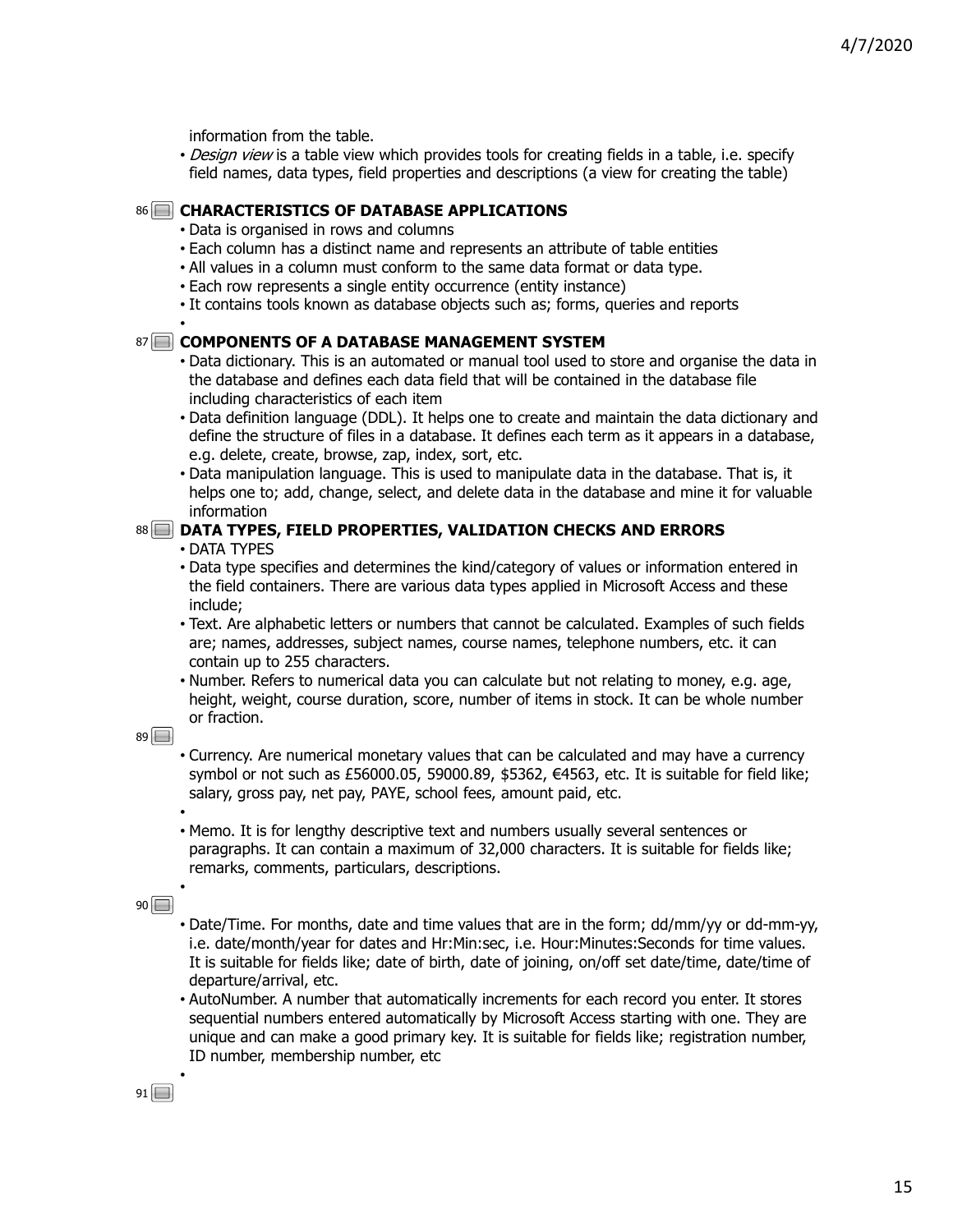- Yes/No. Here you can enter and store only one value or answer out of the available two options but not both. It is suitable for fields like; true/false, on/off, smoker/non-smoker, Ugandan/Non-Ugandan, in/out, etc.
- Object linking and embedding (OLE object). For object data and other binary information such as; sounds, symbols, graphics/pictures such as; signatures, thumbprints, company logos, one's photo, etc. •

- Hyperlink. Stores data in form of hyperlinks, which are the blue-coloured hotspots or connections that can be clicked to open other pages or documents, e.g. e-mail address, website, bookmarks, etc.
- Lookup wizard. Refers to a list of items in form of a list-box from which you can choose the desired item during data entry, especially if that data exists in another table or form. It is suitable for repetitive data such as marital status; single, married, separated, divorced, widowed, etc

# $93$

- Calculated data type. This new data type lets you create a field that is based on a calculation of other fields in the same table. For example, you might create a Line Total field that contains the product of a Quantity field and a Unit Price field. Then, if you update the Quantity or Unit Price field, the Line Total is updated automatically
- Attachment. This is the preferred data type for storing digital images and any type of binary file, like; Pictures, Images, Office files •

# **FIELD PROPERTIES** 94

- FIELD PROPERTIES
- These are traits or characteristics defining data entered in particular fields. Common properties include
- Field size. This specifies the maximum length of a field. That is, the maximum number of characters to be stored in the field. e.g. if you specify field size as 5, only 5 or less characters will be allowed in the column.

 $95\Box$ 

- Format. Specifies the way that the field appears by default when displayed or printed.
- Decimal Places. It is used to specify the number of decimal places to use when displaying numbers
- Input Mask. Specifies the pattern or format for data to be entered in that field, e.g. (--/--/-- ) for date. •

 $96$ 

- Caption. Used to set the text displayed by default in labels for forms, reports, and queries.
- Default Value. A value that appears in the field automatically even before you enter there anything.
- Validation Rule. An expression that must be true whenever you add or change the value in a given field. e.g. >=10 for age, "married" or "single" for marital status, etc.
- • •

- Validation Text. A message displayed when a value violates the expression in the Validation Rule property. e.g. "please, marital status is either single or married"
- Required. Specifies whether or not an entry must be entered in that field. That is, if yes, you must type an entry, but if no, you may proceed without entering anything. •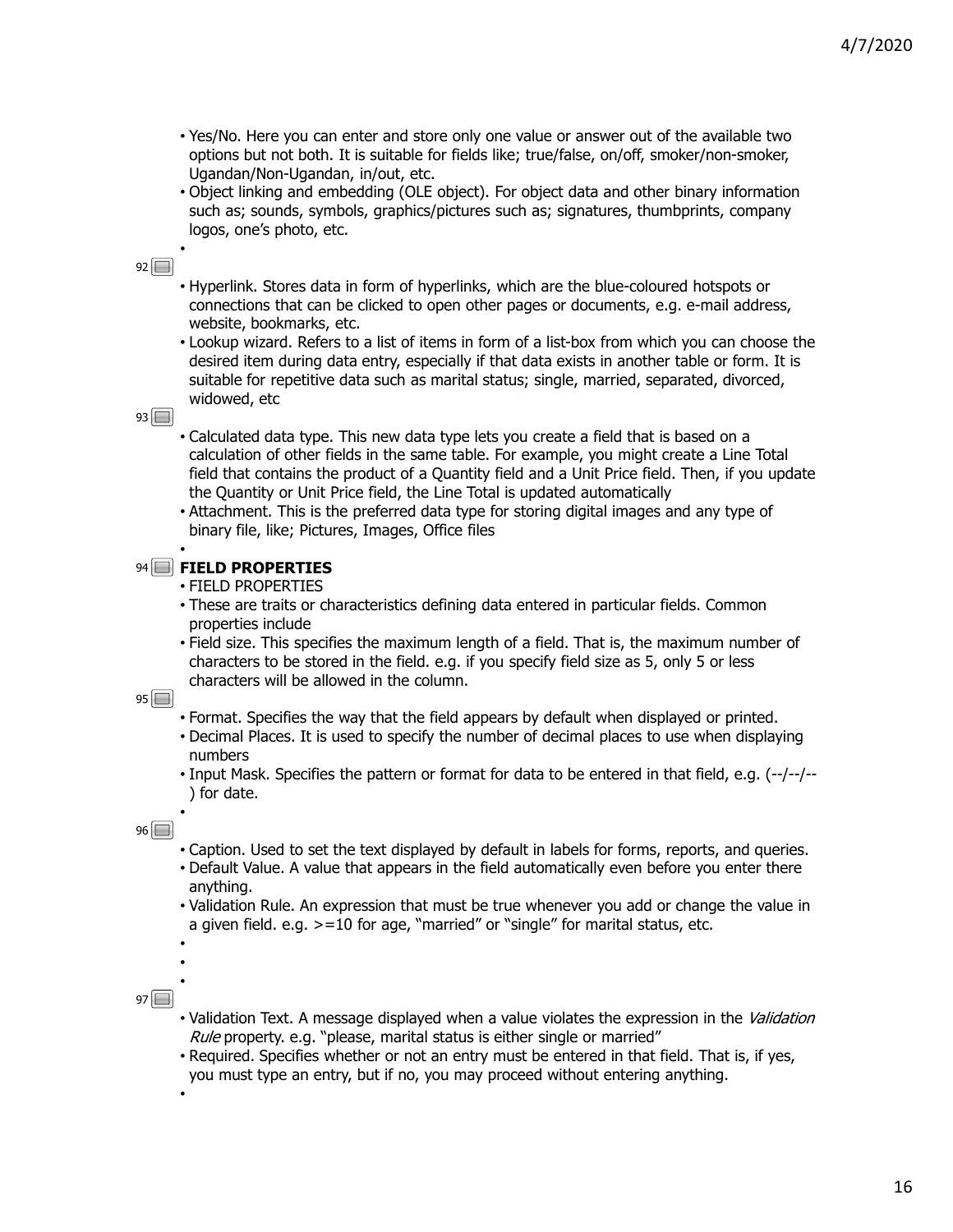- Allow Zero Length. A provision for a field to be left blank in case of unavailable data to be entered later even if the setting for *required* is *yes*. Nulls indicate that data may exist but it is unknown. To enter a null, leave the *required* property as no and leave the field blank, e.g. a company without a fax number
- Indexed. It specifies whether or not duplicates in the field should be allowed in order to speed up the data search, sort, filter, etc. •

## $99$

- Text Align. Specifies the default alignment of text within a control.
- New Values. Specifies whether an AutoNumber field is incremented or assigned a random value when a new record is added
- Unicode Compression. Compresses text stored in this field when a small amount of text is stored (< 4,096 characters). •

#### $100$

- IME Mode. Controls conversion of characters in an East Asian version of Windows.
- IME Sentence Mode. Controls conversion of sentences in an East Asian version of Windows.
- Smart Tags. Attaches a smart tag (smart tags: Data recognized and labelled as a particular type. For example, a person's name or the name of a recent Microsoft Outlook e-mail message recipient is a type of data that can be recognized and labelled with a smart tag.) to this field. •

#### $101 \Box$

- Append Only. Tracks the history of field values (by setting the property's value to Yes).
- Text Format. Choose the property's Rich Text value to store text as HTML and allow rich formatting. Choose the property's *Plain Text* value to store only unformatted text.

#### 102<sup> **DATA VALIDATION**</sup>

- *Validation* is the process of comparing the data entered with a set of predefined rules or values to check if the data is acceptable. Validation is the name for the checks that detect incorrect data, display an error message and request another input or just reject the data.
- Data validation is the checking of input data for errors (e.g. of the correct data type) before processing. Common data validation checks include; presence/existence or completeness check, range check, limit check, data type check or character check or alphanumeric check, format check, consistency check, control total check, and hash total check.

#### **ERRORS** 103

• An error is a fault or an issue that arises unexpectedly causing the program not to function properly and to close. Common types of errors include; transcription errors and transposition errors. Transpositions errors include; error of omission, error of addition, random error, overflows error, rounding up error, and truncation errors. •

#### • **WEB DESIGN** 104

WEBSITE PUBLISHING

• Is the process involved in making information available on the World-Wide Web. Which includes designing, organizing and uploading of web pages onto web servers. •

## **IMPORTANT TERMS** 105

• Content management: The activity of acquiring, collecting, editing, tracking, accessing digital content to include in a web site.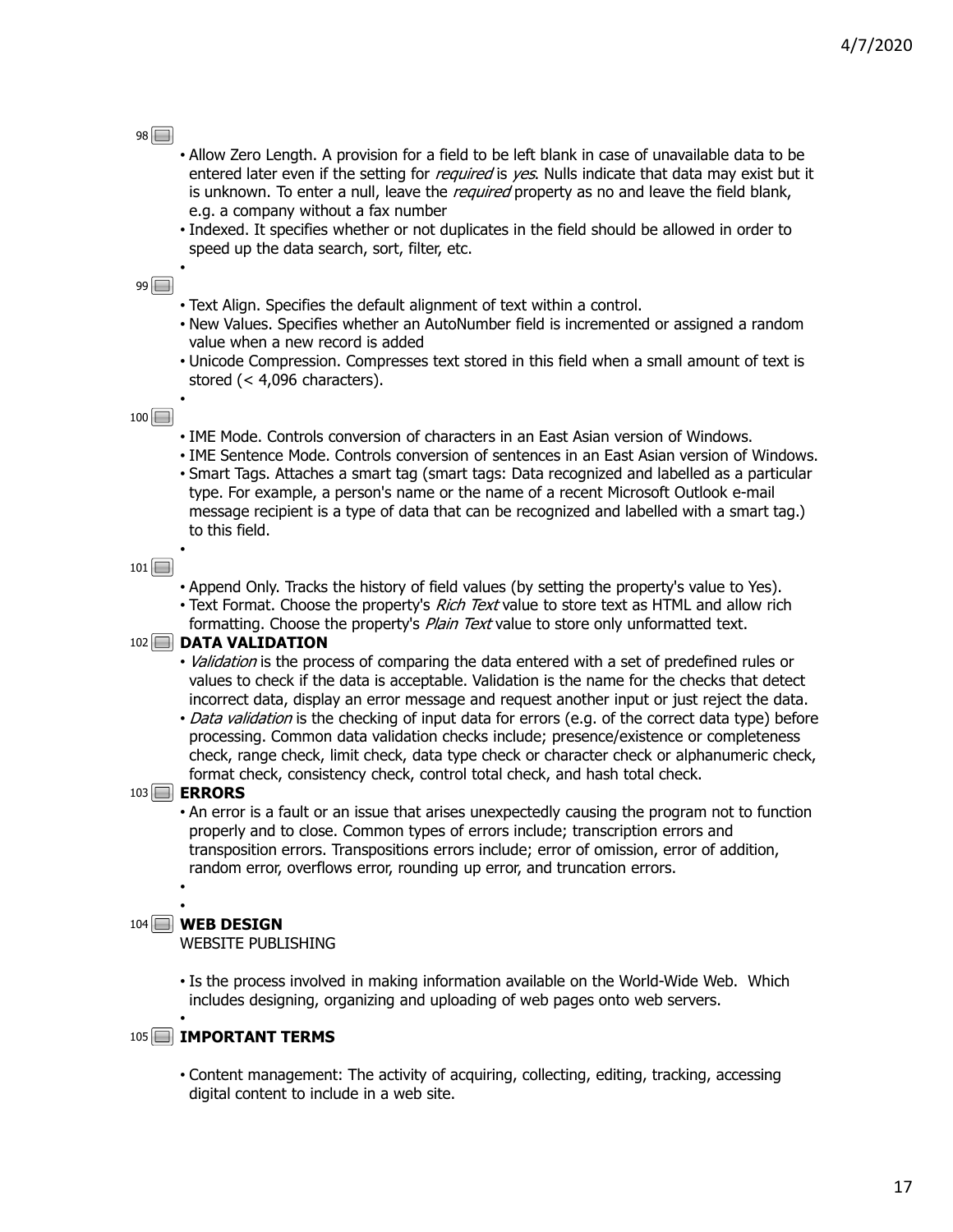• A content management system (CMS) - System with predesigned templates used to manage the content of a Web site.

## $106$

•

- It allows the content manager or author, who may not know Hypertext Markup Language (HTML), to manage the creation, modification or removal of content from a Website without needing the expertise of a Webmaster
- Examples of CMS include WordPress, Joomla, MS front page, Macromedia Dreamweaver. •

 $107$ 

- Webmaster is a person who Creates and manages the information content (words and pictures) and organization of a Web site or Manages the computer server and technical programming aspects of a Web site Or does both.
- Website Hosting Service that allows individuals and organizations to have their own websites accommodated on a particular web server from which they are accessed by others on the World Wide Web.

#### $108$

•

- Web hosts are companies that provide space (web hosting) on a server they own for use by their clients. A web site can also be hosted on a home or private server in a home or local area network.
- Website Collection of related hyperlinked web pages hosted on a particular webserver on the World Wide Web. Each Web site may contain one or more web pages. Each site has a home page,

 $109$ 

- Webpage Is a document, typically written in HTML that is accessible via HTTP (hypertext transfer Protocol), a protocol that transfers information from the Web server to display in the user's Web browser.
- Hyperlink is the reference or navigation element in a document to another section of the same document or to another document that may be on a different website. •

#### $110$

• HTML - (Hypertext Markup Language) HTML uses blocks of text enclosed within angled brackets which are referred to as HTML tags. These tags are codes which describe the structure and formatting of the document (how the web page is displayed by the browser). The tags describe normal text paragraphs, headings, bullet lists, etc. A user's Web browser reads and displays the HTML document, according to the tags that were used to design the web page. •

#### $111 \Box$

• Home page - A home page is the first or introductory page of a website; it contains the introductory information about the site. By default, it is names as the index page or index.htm to indicate to the browser that this is the first page to open in the site. •

# **CHARACTERISTICS OF A GOOD WEB SITE** 112

- It should be easy to navigate with well arranged, easy to see navigation buttons.
- It should have a Simple and clear layout of sections and content which makes it user friendly, that is, the visitors should be able to the find content easily.
- It must be pleasing to the eye to encourage visitors to the site.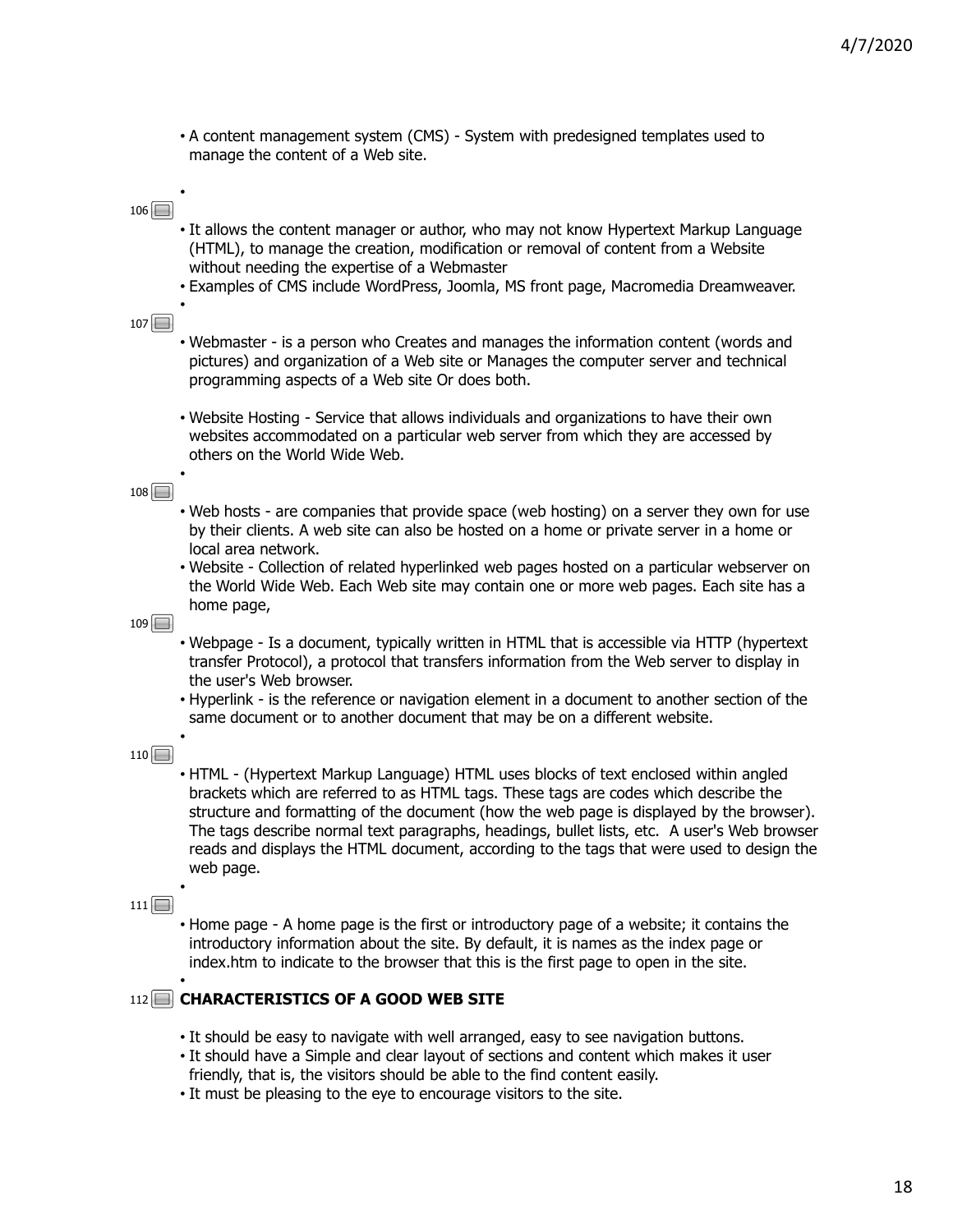• It should load quickly to avoid disappointing potential visitors to the site.

 $113$ 

•

- It should have readable font, web safe eye pleasing colours so that visitors can read the content easily.
- It should be interactive with contact information, possibility of e-mail, online communication forum and chats. Message boards etc.
- It should have active links which enable visitors to access other references. Dead link can frustrate visitors.

#### **USES OF A WEB PAGE OR WEB SITE** 114

- A web site is a Publicity tool or exposure to the public of organisations such as a business or school.
- It is a Communication tool for information exchange between an organization and the public or a group of people.
- A website provides a convenient and cheap base of operation for individuals and businesses. For example, owners of websites can easily advertise on their websites.

 $115$ 

- A website is Useful in Marketing of products.
- Web sites can be a source of income to advertisers and web site developers. Space can also be hired for advertisements. •

#### **RELEVANCE OF SCHOOL WEBSITES** 116

- School academic work can be posted on a school website for students to access.
- Homework assignments may be included along with web-based activities that students can complete after school. •

 $117$ 

- Web Quests and research activities may be posted on to a school web site, with relevant links for the students to access. Then students can post the work they have completed based on their research.
- A Web Quest is an inquiry-based approach to learning involving students in a wide range of activities that make good use of Internet-based resources. During this activity, questions or problems are often researched, and learners work cooperatively to find solutions. Each learner within a group can be given a "role," or specific area to research.

#### $118$

•

•

•

•

- Teachers can share ideas with other teachers and make them available to everyone else on the Website.
- It is possible to Communication to parents and the general public.
- Parents can have private access to their child's class work and keep abreast of homework/prep assignments, field trips and other events.

#### 119 **BESIGNING A WEB PAGE**

- Designing is the initial process of web publishing through which a web page is created.
- A web page is created using a language called, Hypertext Markup Language, better known as HTML Code. You can write your own coding within a plain text editor, such as Notepad, or use an HTML editor, which will write the code for you.